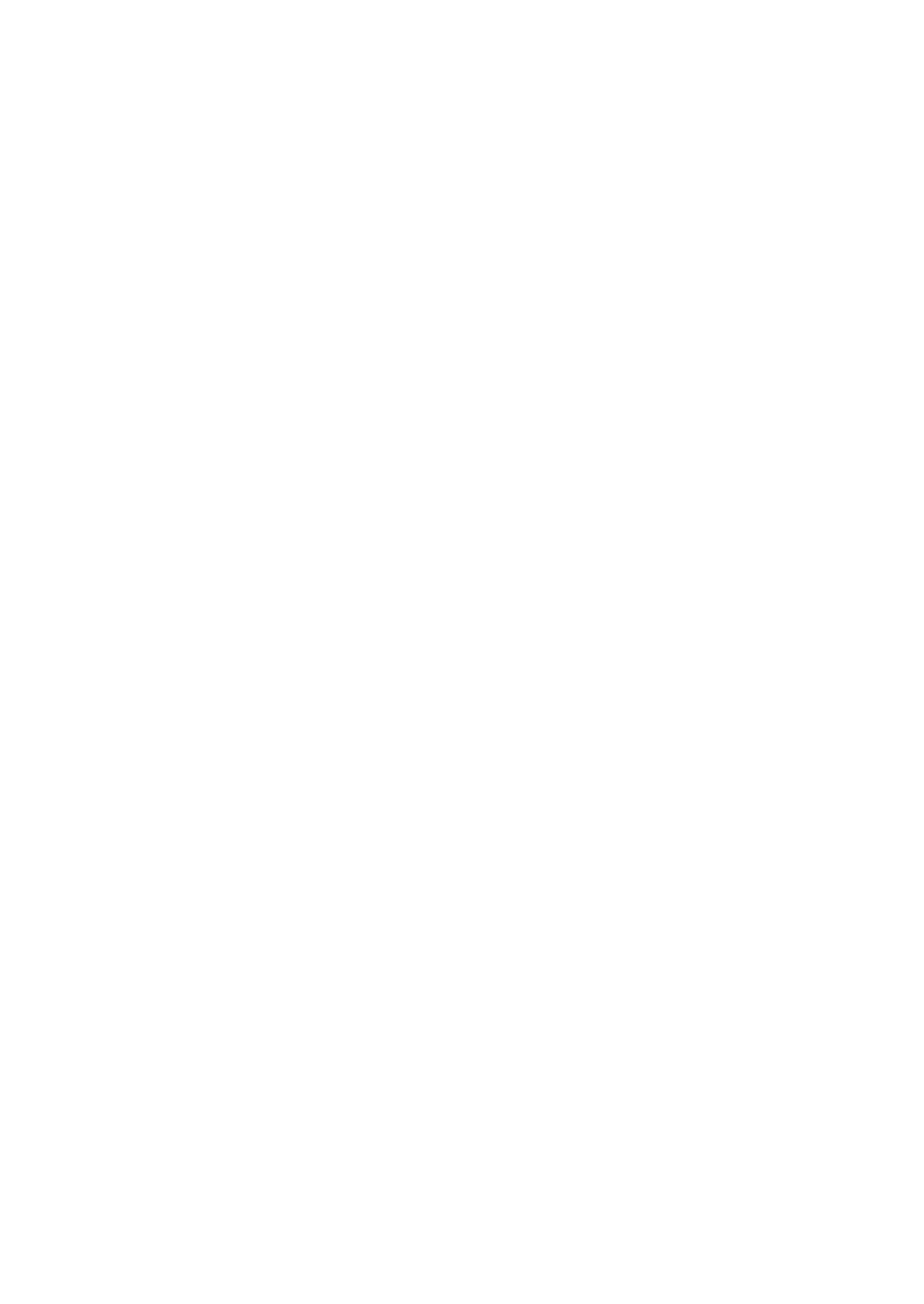

# **REVENUE SERVICES ADMINISTRATION (ELECTRONIC SALES REGISTER SYSTEM) REGULATIONS 2022**

| <b>Arrangement of Sections</b> |  |
|--------------------------------|--|
|                                |  |

# **Regulation**

| <b>PART I-PRELIMINARY</b>        |                                                                               | 5 |  |
|----------------------------------|-------------------------------------------------------------------------------|---|--|
| $\mathbf{1}$<br>2                |                                                                               |   |  |
|                                  | <b>PART II - ELECTRONIC SYSTEM</b>                                            |   |  |
| <b>SYSTEM</b>                    | DIVISION 1 - ESTABLISHMENT AND DESCRIPTION OF ELECTRONICS                     |   |  |
| 3 <sup>7</sup><br>$\overline{4}$ |                                                                               |   |  |
| <b>SYSTEM</b>                    | DIVISION 2 - OPERATIONAL COMPONENTS OF THE ELECTRONIC                         | 8 |  |
| 5<br>6                           |                                                                               |   |  |
|                                  | <b>PART III - ACCREDITATION OF SUPPLIERS, DEVICES, AND</b><br><b>SOFTWARE</b> | 9 |  |
| 7 <sup>7</sup>                   |                                                                               | 9 |  |

| 8  |                                                                            |
|----|----------------------------------------------------------------------------|
| 9. | Supply of an accredited sales register device or accredited sales register |
|    |                                                                            |
| 10 |                                                                            |
|    |                                                                            |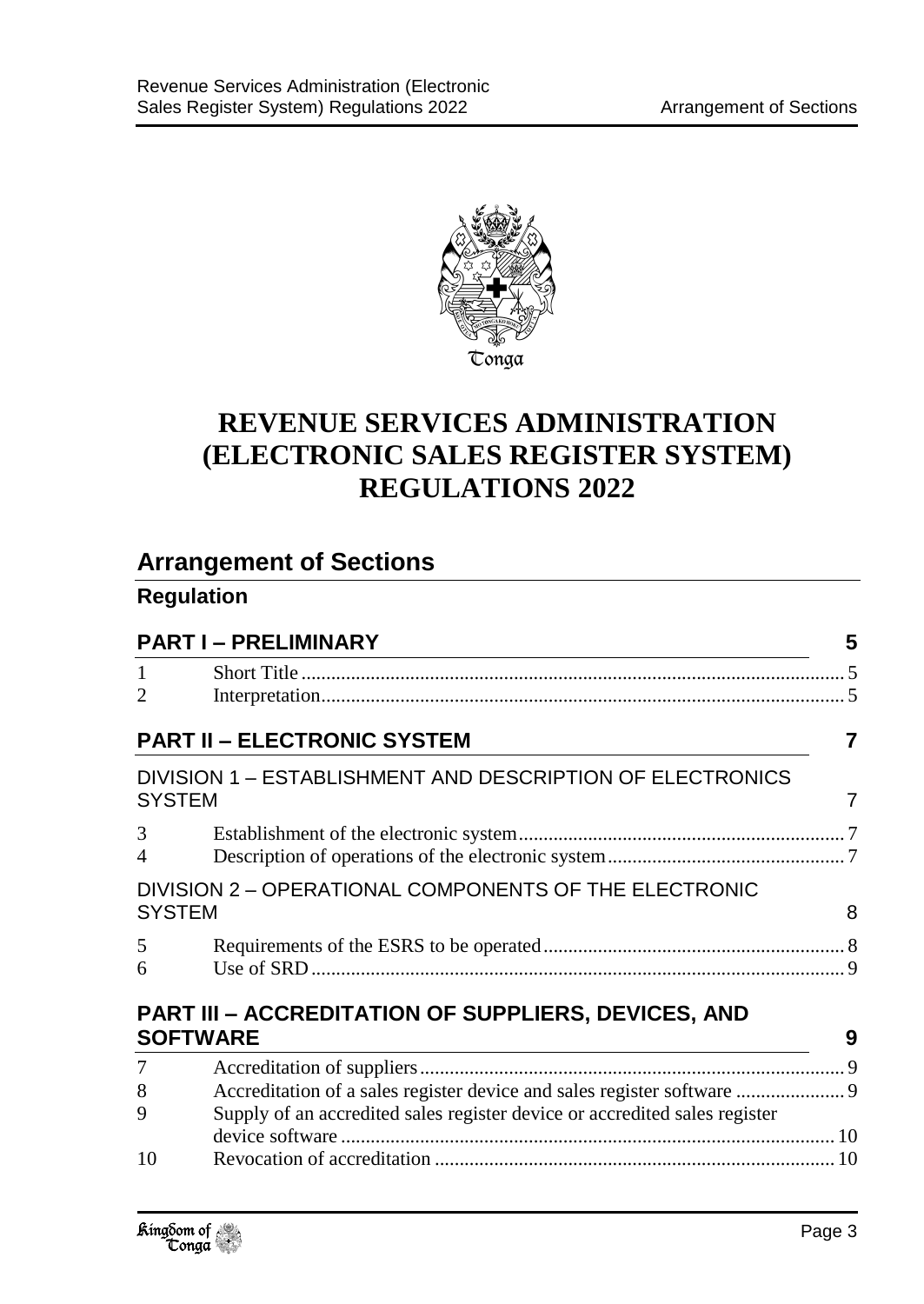| <b>PART IV - DIGITAL CERTIFICATES AND SIGNATURES</b> |                                                         | 11 |
|------------------------------------------------------|---------------------------------------------------------|----|
| 11                                                   |                                                         |    |
| 12                                                   |                                                         |    |
|                                                      | <b>PART V – USE OF ACCREDITED SALES REGISTER SYSTEM</b> | 12 |
| 13                                                   |                                                         |    |
| 14                                                   |                                                         |    |
| 15                                                   |                                                         |    |
| 16                                                   |                                                         |    |
|                                                      | <b>PART VI - PENALTIES</b>                              | 14 |
| 17                                                   |                                                         |    |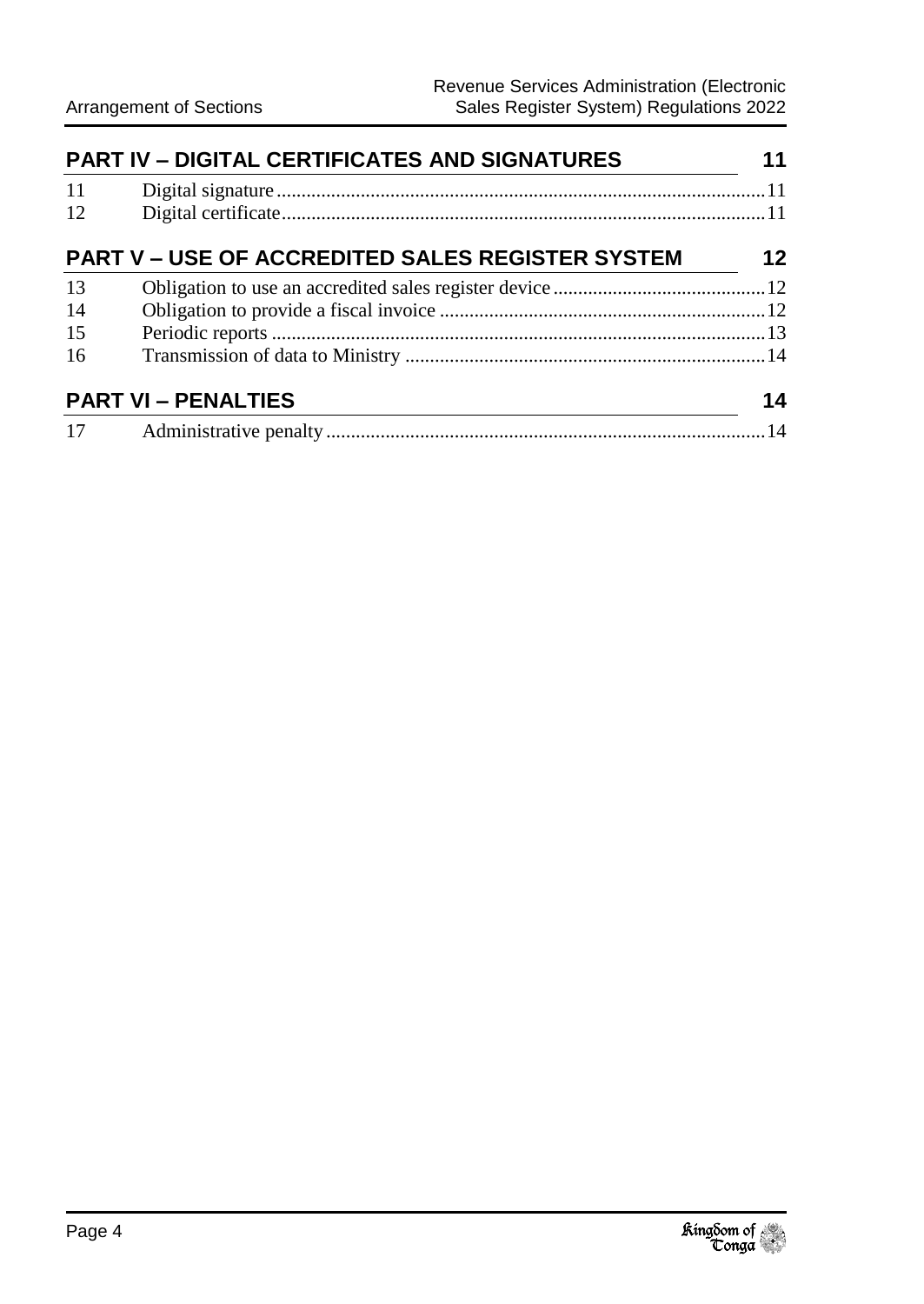

# **REVENUE SERVICES ADMINISTRATION (ELECTRONIC SALES REGISTER SYSTEM) REGULATIONS 2022**

# **REVENUE SERVICES ADMINISTRATION ACT 2021**

*IN EXERCISE of the powers conferred by section 107 of the Revenue Services Administration Act 2021, the Minister responsible for Revenue and Customs, makes the following Regulations —*

# **PART I – PRELIMINARY**

### <span id="page-4-1"></span><span id="page-4-0"></span>**1 Short Title**

This Regulation may be cited as the Revenue Services Administration (Electronic Sales Register System) Regulations 2022.

#### <span id="page-4-2"></span>**2 Interpretation**

**"adjustment event"** means an event listed under section 12(1) of the Consumption Tax Act [Cap 11.01];

**"digital certificate"** means an electronic document issued by the Minister under Regulation 12;

**"digital signature"** means an encrypted digital code of the taxpayer made under Regulation 11;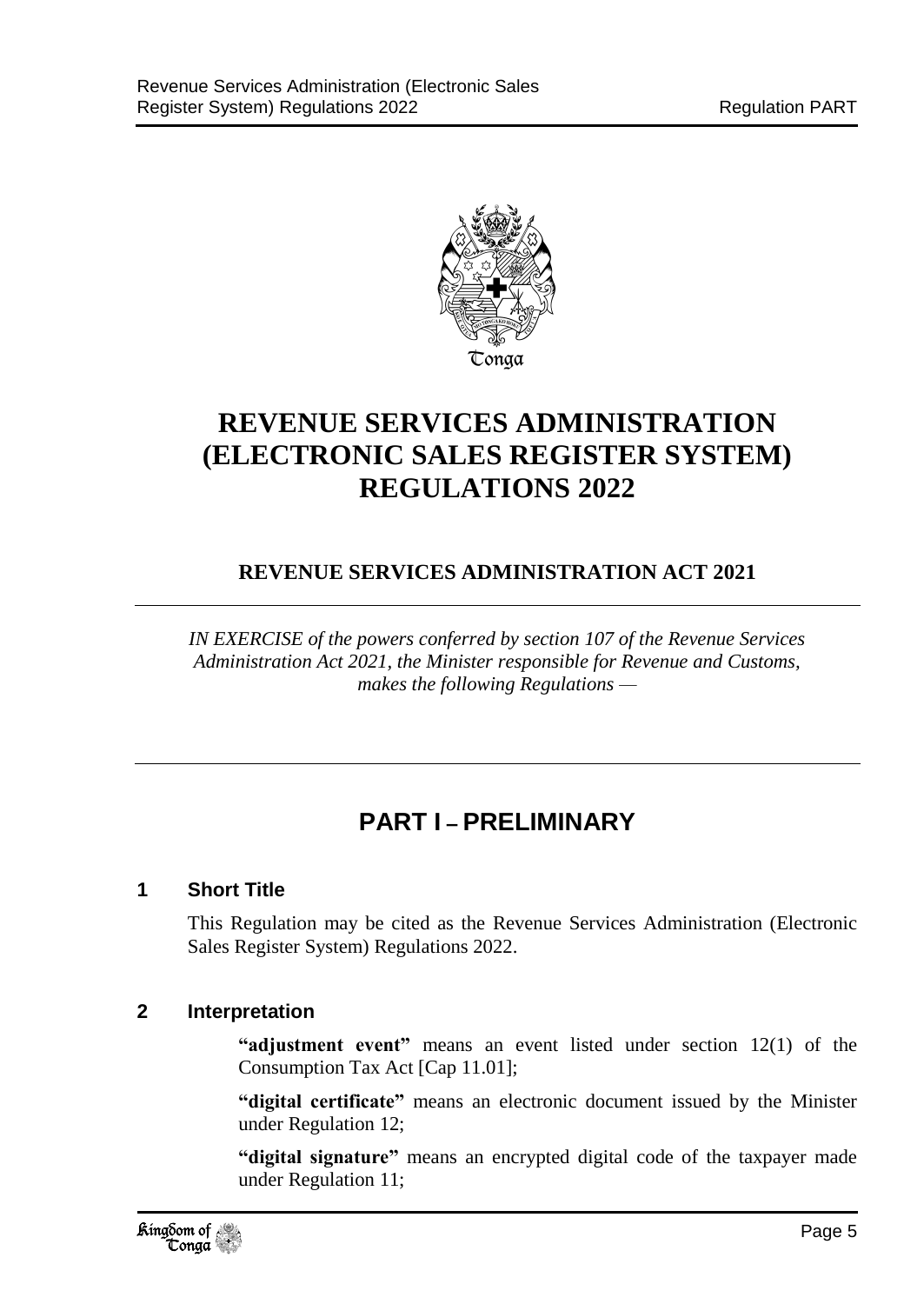**"Electronic Sales Register System"** or **"ESRS"** means the electronic sales register system established under Regulation 3;

**"fiscal data"** means the transaction data that the Minister requires for calculating and imposing a tax;

**"fiscal invoice"** means —

- (a) for a taxable supply made by a registered person to another registered person, the consumption tax invoice for the supply;
- (b) for a taxable supply made by a registered person to an unregistered person, the consumption tax receipt for the supply;
- (c) for any other supply of goods or services for which a fiscal invoice is required to be issued by the supplier to the recipient of the supply, a document that contains the same information as a consumption tax receipt;
- (d) for an adjustment event requiring the issue of consumption tax credit note or consumption tax debit note, the consumption tax credit note or consumption tax debit note; or
- (e) for an adjustment event involving a supply of goods or services to an unregistered person, an adjustment note containing the details as specified under the Consumption Tax Act [Cap 11.01];

**"Guidelines"** means the ESRS Guidelines specified by the Minister in an Order or public ruling;

**"issue"** in relation to a fiscal invoice, means to make available for a customer to receive and retain;

**"Minister"** means the Minister responsible for Revenue and Customs;

**"Ministry"** means the Ministry responsible for Revenue and Customs;

**"Ministry's system"** means the electronic information system that the Ministry shall operate under regulation 3(1);

**"sales register device"** means any electronic device for recording sales and related data;

**"sales register device software"** or **"SRDS"** means the sales register device software program which is a component of the ESRS;

**"specified taxpayer"** means a taxpayer, or class of taxpayer, specified in a ruling of the Minister, required to use an ESRS; and

**"taxpayer"** means a person who taxable under any revenue law.

(2) The terms "**accredited sales register device**", "**accredited sales register device software**", "**consumption tax credit note**", "**consumption tax debit note**", "**consumption tax invoice**", "**consumption tax receipt**", **"enterprise**", "**recipient**", "**registered person**", "**supply**", "**supply of goods**", "**supply of**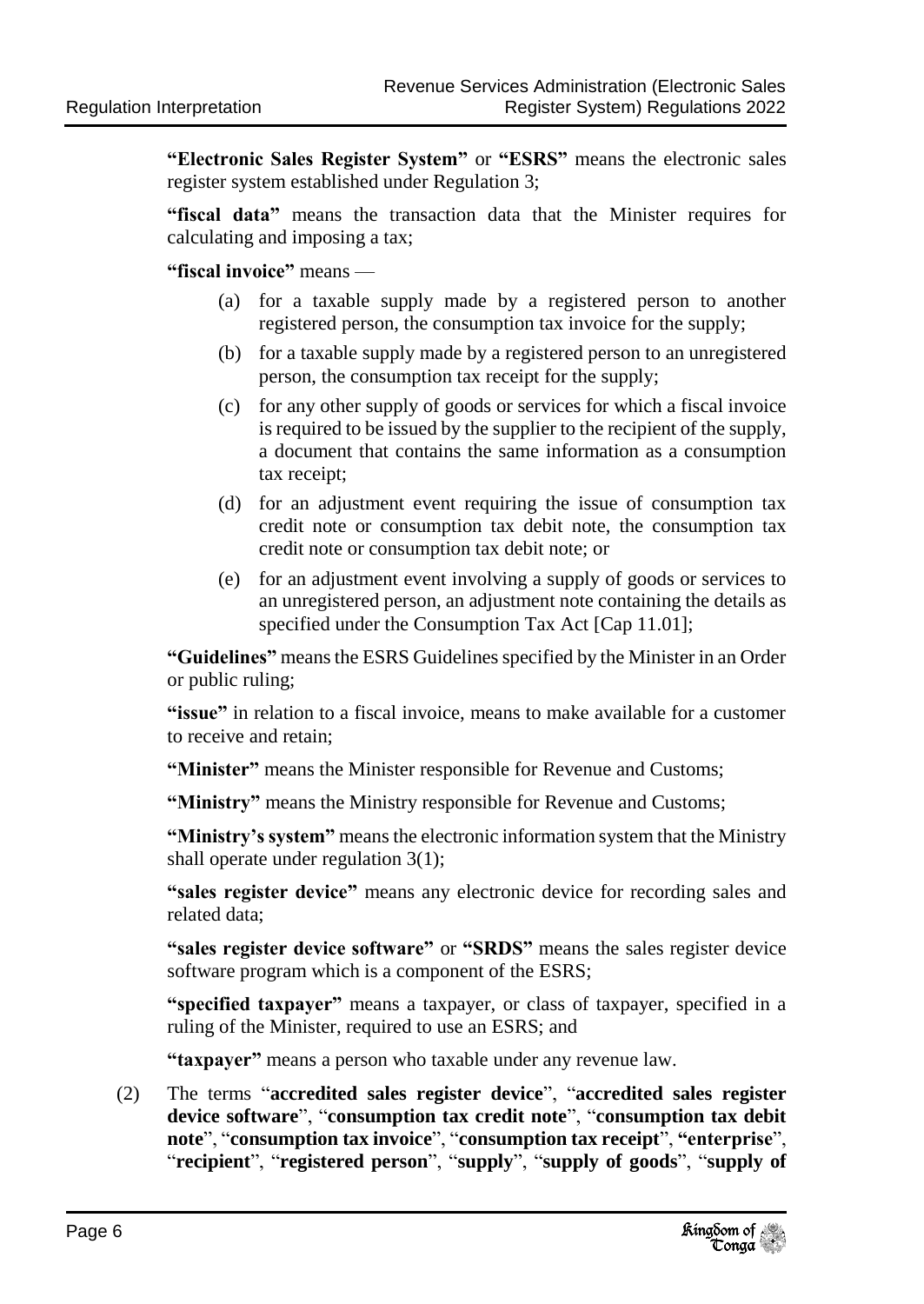**services**", and "**taxable supply**" referred to under these Regulations has the same meanings under the Consumption Tax Act [Cap 11.01] and the Revenue Services Administration Act 2021 respectively.

# **PART II – ELECTRONIC SYSTEM**

# <span id="page-6-1"></span><span id="page-6-0"></span>DIVISION 1 – ESTABLISHMENT AND DESCRIPTION OF ELECTRONICS **SYSTEM**

# <span id="page-6-2"></span>**3 Establishment of the electronic system**

- (1) An electronic system is hereby established and called the ESRS.
- (2) The ESRS is composed of the
	- (a) Ministry's system; and
	- (b) accredited sales register devices and accredited SRDS used by taxpayers in operating their businesses.
- (3) An accredited sales register device and accredited SRDS connected together
	- (a) receives, records, analyses, and stores fiscal data;
	- (b) formats fiscal data into fiscal invoices; and
	- (c) includes a secure element which transmits the fiscal data to the Ministry's system.
- (4) The function of the ESRS is to obtain and monitor accurate data to create a reliable database for assessing, calculating and imposing liability for a tax.

# <span id="page-6-3"></span>**4 Description of operations of the electronic system**

The following are the operational components of the ESRS –

- (a) an electronic information system administered by the Ministry that receives, verifies, records, analyses, stores and transmits fiscal data;
- (b) accredited SRDS operated by specified taxpayers for their businesses that connect and communicate electronically to the Ministry's system using a secure encryption protocol and mutual authentication;
- (c) accredited sales register device operated by specified taxpayers that transmit transaction data for every transaction to produce fiscal invoice for every transaction;
- (d) the Ministry's system authenticates the accredited SRDS transmitting fiscal data to it and receives, stores, analyses and verifies the fiscal data;
- (e) security feature for the Ministry's system and the specified taxpayers' accredited sales register device that securely maintain the privacy and integrity of the fiscal data using secure encryption protocols, digital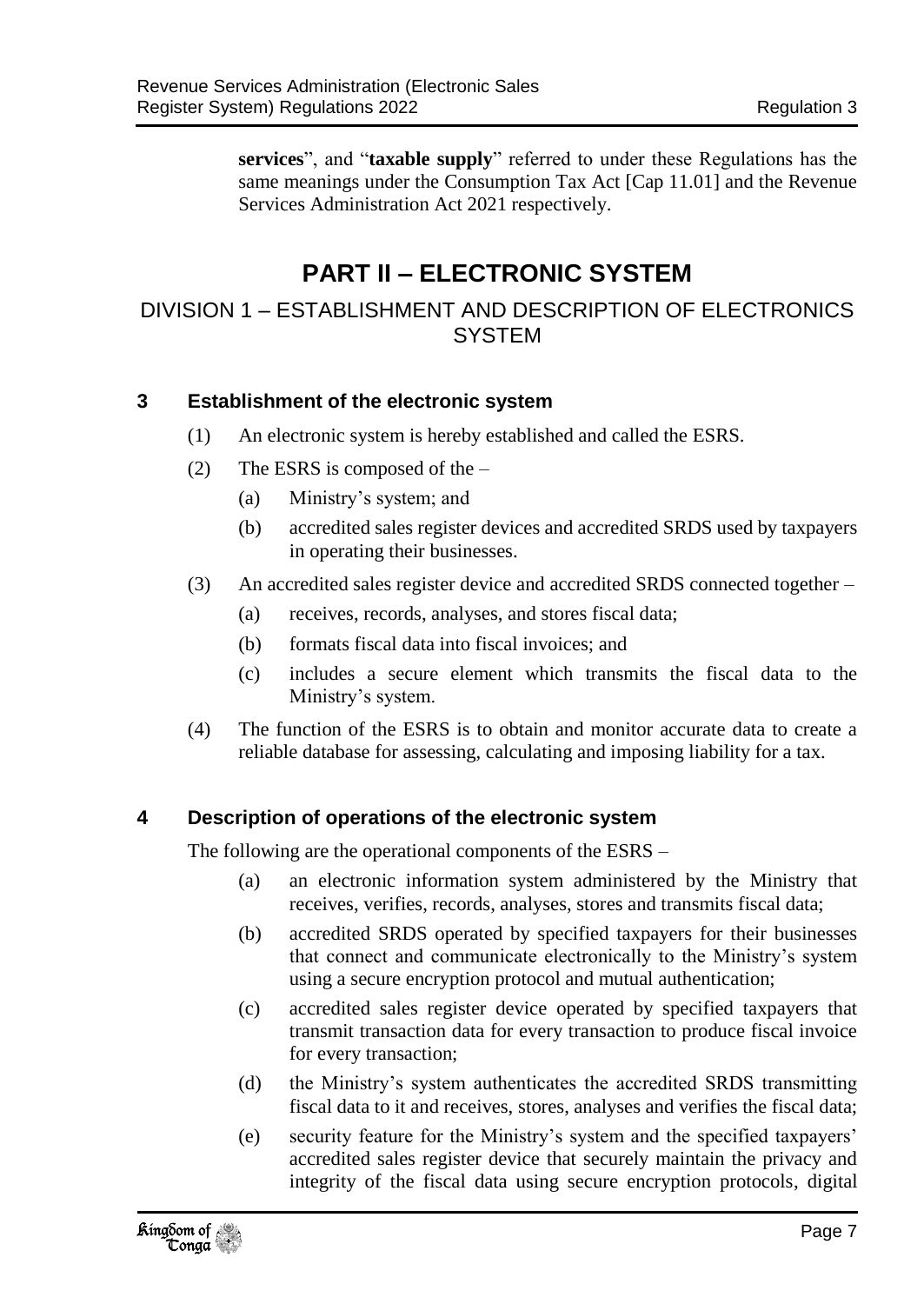certificates and mutual authentication mechanisms for receiving, verifying, recording, analysing, storing and transmitting fiscal data; and

- (f) a software feature in the Ministry's system that enables specified taxpayers and customers to access fiscal data stored in the Ministry's system to verify the following in relation to either a single transaction or more than one transaction –
	- (i) That the Ministry's system has received fiscal data transmitted to it; and
	- (ii) The accuracy of fiscal data stored on the Ministry's system in relation to the specified taxpayer's own fiscal data.

### <span id="page-7-0"></span>DIVISION 2 – OPERATIONAL COMPONENTS OF THE ELECTRONIC **SYSTEM**

# <span id="page-7-1"></span>**5 Requirements of the ESRS to be operated**

- (1) The Ministry shall operate an electronic information system that has hardware and software that –
	- (a) connects electronically with each specified taxpayer's accredited sales register device;
	- (b) receives, records, analyses and stores fiscal data transmitted by the specified taxpayer's accredited sales register device software;
	- (c) securely maintains the privacy and integrity of the digital certificates, digital signatures and the fiscal data it receives, analyses, stores and transmits;
	- (d) manages the secure elements, digital certificates and digital signatures;
	- (e) manages an auditing process for monitoring and supervising accredited sales register device and fiscal data;
	- (f) provides accurate data to the Ministry for assessing the tax payable by taxpayers; and
	- (g) enables taxpayers and customers to access fiscal data stored on the Ministry's system to verify the following in relation to either a single transaction or more than one transaction –
		- (i) That the Ministry's system has received fiscal data transmitted to it; and
		- (ii) The accuracy of fiscal data stored on the Ministry's system.
- (2) The operations of the Ministry's system shall comply with the Guidelines.
- (3) The Minister shall have full access to the accredited SRD and accredited SRDS of taxpayers through electronic means and administers all transactions and fiscal data that have been entered into taxpayers' ESRS.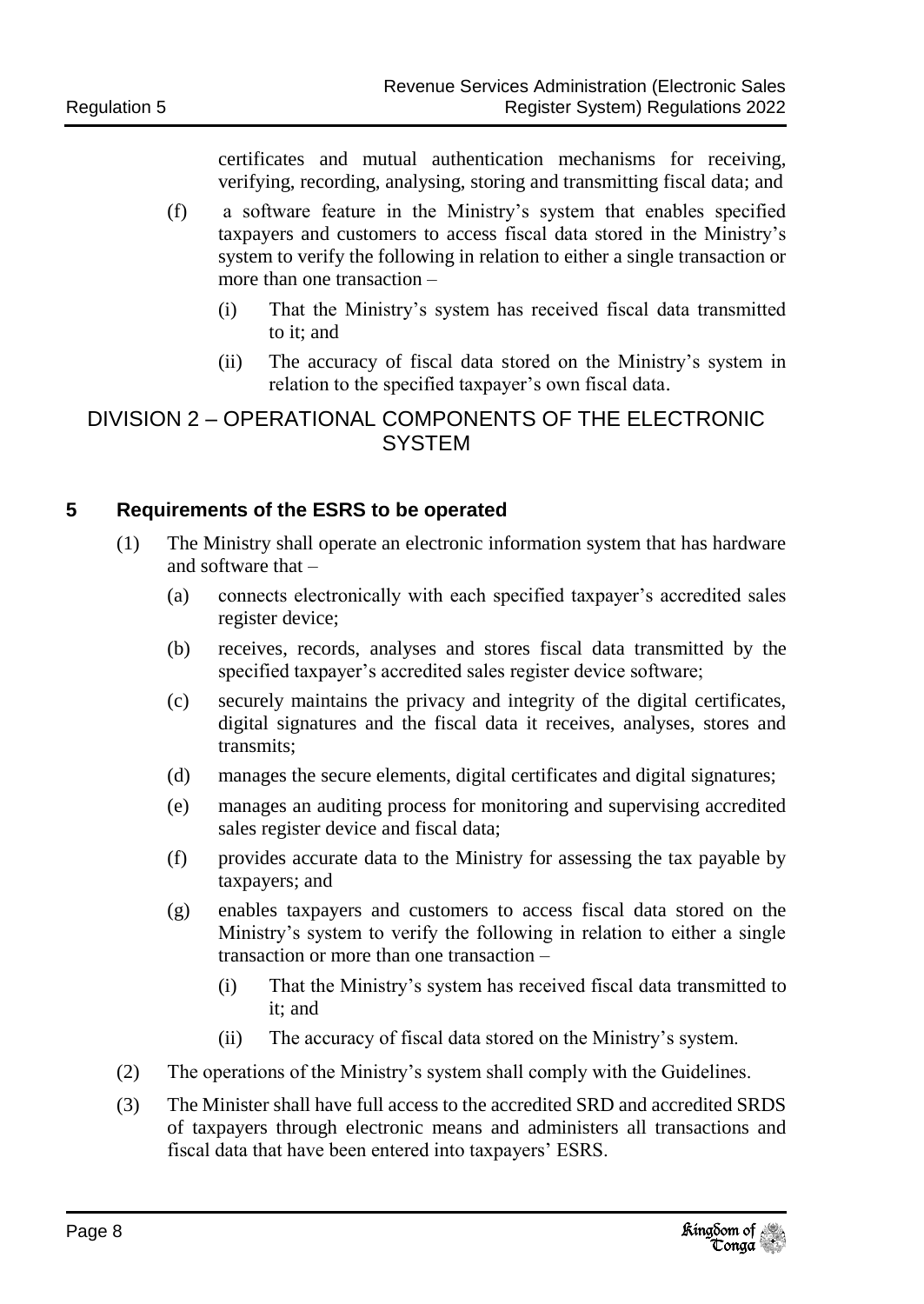# <span id="page-8-0"></span>**6 Use of SRD**

- (1) Each business premise or branch of a specified taxpayer shall operate a SRD.
- (2) Each SRD operated shall comply with the following
	- (a) use an accredited SRD;
	- (b) use an accredited sales register device software; and
	- (c) produce a fiscal invoice in a format approved by the Minister for each transaction.
- (3) The operations of the SRD shall comply with the Guidelines.

# <span id="page-8-1"></span>**PART III – ACCREDITATION OF SUPPLIERS, DEVICES, AND SOFTWARE**

# <span id="page-8-2"></span>**7 Accreditation of suppliers**

- (1) A person who wants to supply a SRD or SRS to a taxpayer shall apply to the Minister for accreditation to be an accredited supplier.
- (2) An application under sub-regulation (1) shall be made in the form approved by the Minister pursuant to section 58 of the Act and specified in the Guidelines.
- (3) The Minister shall determine an application under sub-regulation (1) in accordance with the Guidelines.
- (4) The Minister shall make a decision to grant or refuse accreditation to an applicant under sub-regulation (1) and provide the applicant with notice in writing of the decision within 30 days from receipt of application.
- (5) The accreditation of a supplier takes effect from the date specified in the notice of accreditation.
- (6) The Minister shall publish a copy of the notice of a supplier's accreditation on the Ministry's website or social media platform or in any weekly newspaper in circulation in Tonga.

### <span id="page-8-3"></span>**8 Accreditation of a sales register device and sales register software**

- (1) An accredited supplier who wants to supply a SRD to a taxpayer shall apply to the Minister for –
	- (a) accreditation of the brand, model, and specification of the device; and
	- (b) if the device is supplied with software installed, accreditation of the software.
- (2) An application under sub-regulation (1) shall be made in the form approved by the Minister pursuant to section 58 of the Act and specified in the Guidelines.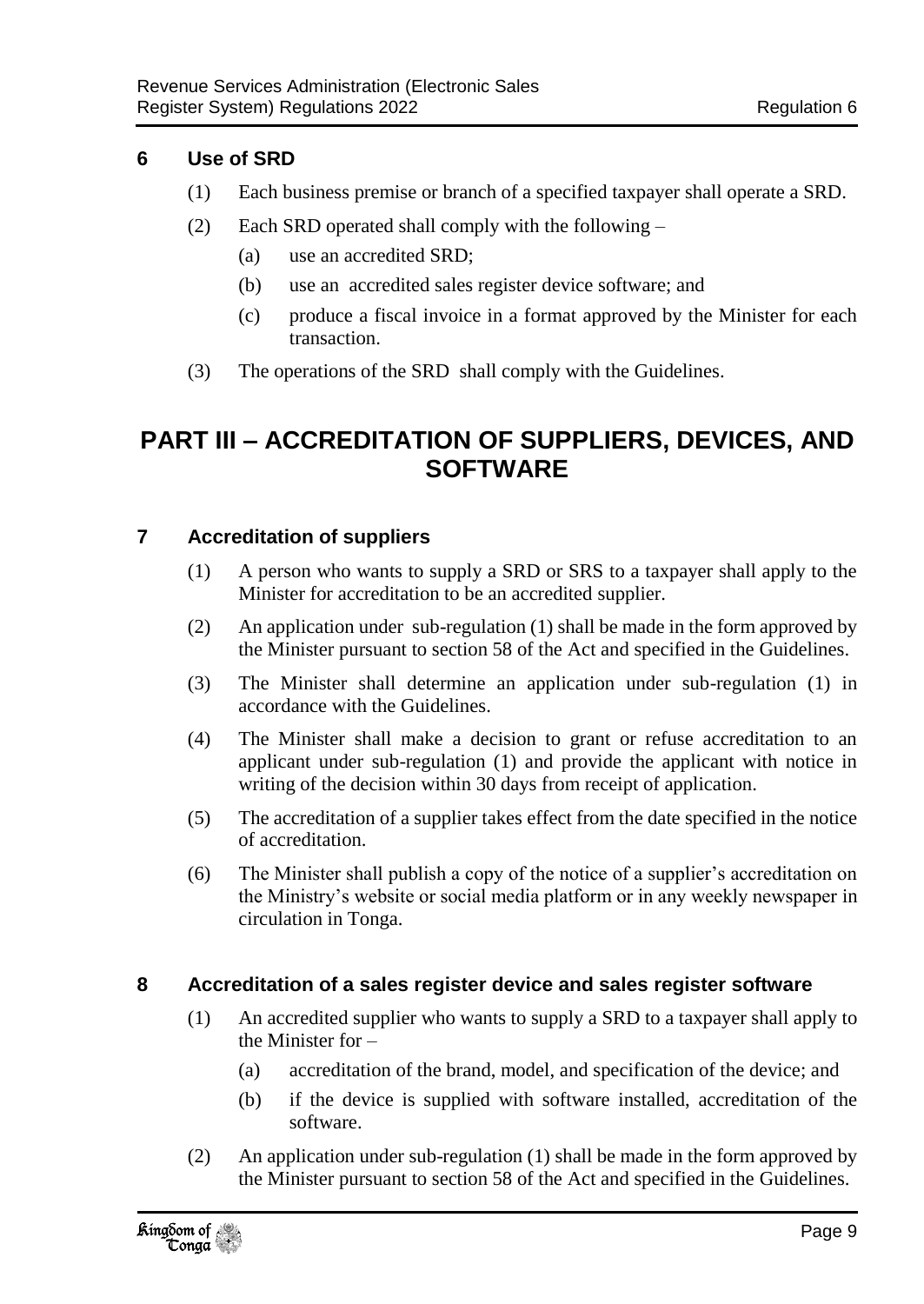- (3) An accredited supplier who wants to supply a SRS to a taxpayer separate from the supply of the SRD shall apply to the Minister for accreditation of the software.
- (4) An application under sub-regulation (3) shall be made in form approved by the Minister pursuant to section 58 of the Act and specified in the Guidelines.
- (5) Upon receipt of an application under sub-regulation (1) or (3), the Minister shall determine whether to accredit the SRD or SRS, as the case may be, in accordance with the Guidelines.
- (6) An applicant under sub-regulation (1) or (3) shall provide the Minister with any information, and access to any equipment, as required by the Minister for the purposes of determining the application.
- (7) The Minister shall make a decision to grant or refuse accreditation to an applicant under sub-regulation (1) or (3), and provide the applicant with notice in writing of the decision within 30 days of receipt of application.
- (8) The accreditation of a SRD or SRS takes effect from date specified in the notice of accreditation.
- (9) The Minister shall publish a copy of the notice of the accreditation of a SRD or SRS on the Ministry's website or social media platform or in any newspaper in circulation in Tonga.

#### <span id="page-9-0"></span>**9 Supply of an accredited sales register device or accredited sales register device software**

- (1) An accredited supplier may supply an accredited sales register device or accredited SRDS to a taxpayer.
- (2) A supplier shall not offer to supply a SRD or SRS to a taxpayer unless the device or software is accredited.
- (3) An accredited supplier who becomes aware of a defect in, or misuse of, an accredited sales register device or accredited SRDS shall report the defect and its cause (if known), or the misuse, to the Minister as soon as practicable.
- (4) In this Regulation, **"defect"** means anything that can affect the operation of an accredited sales register device or SRS software, including a failure to operate, incorrect labelling, damage to the device, a missing part, or the expiry or termination of a licence or subscription to use SRS.

### <span id="page-9-1"></span>**10 Revocation of accreditation**

(1) The Minister may revoke the accreditation of a supplier, SRD, or SRS if the supplier, device, or software does not comply with the Guidelines.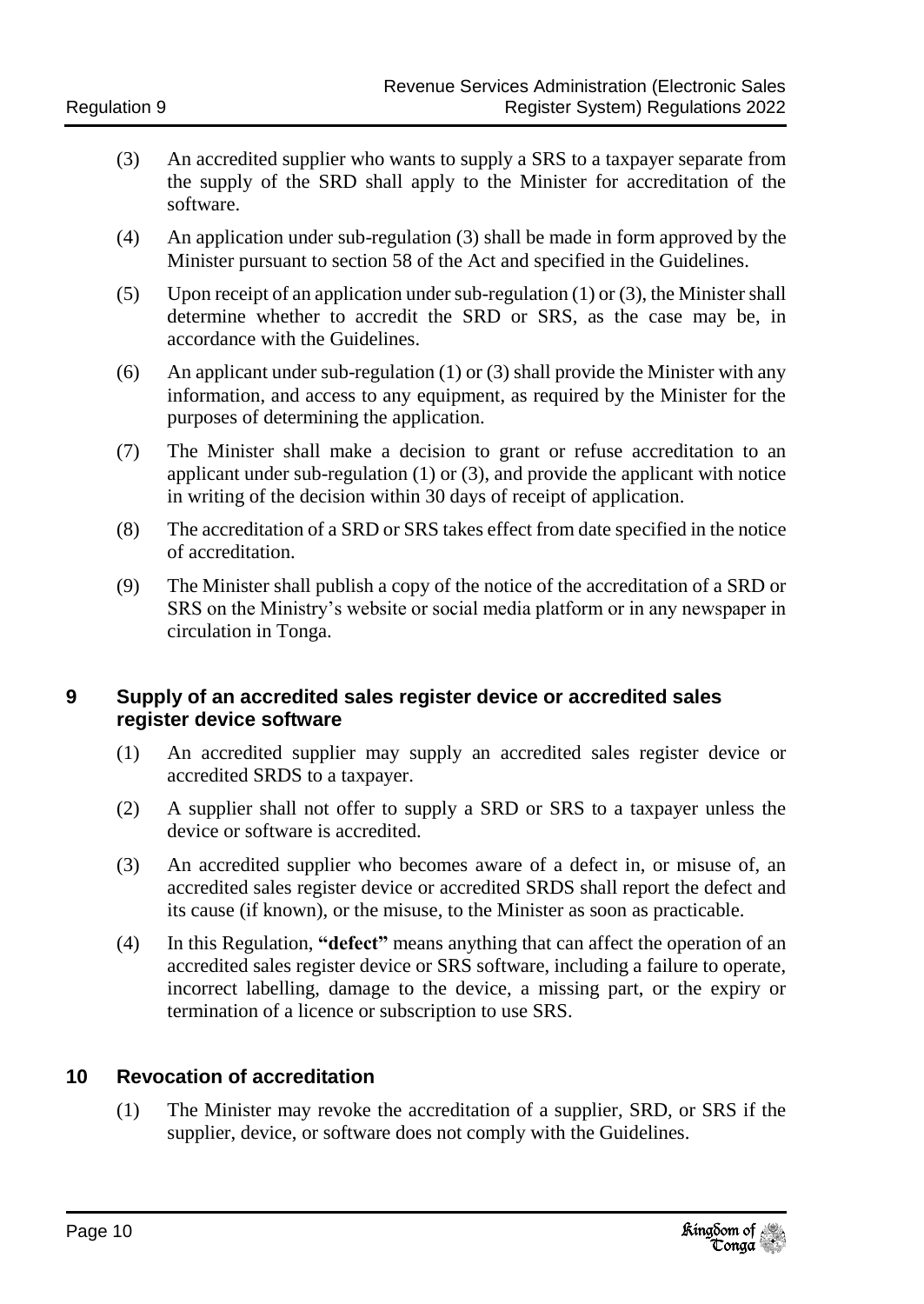- (2) In addition to any sanction under the Act, the Minister may revoke the accreditation of a supplier who fails to comply with Regulation 9(2).
- (3) If the Minister revokes the accreditation of a supplier, SRD, or SRS, the Minister shall –
	- (a) notify the supplier in writing of the revocation and the revocation shall take effect from the date specified in the notice of revocation; and
	- (b) publish a notice of the revocation on the Ministry's website or social media platform, or in any newspaper in circulation in Tonga, and remove the details of the supplier, SRD, or SRS from the Ministry's website.
- (4) If the accreditation of a SRD or SRS is revoked, the Minister shall notify any taxpayer using the device or software and allow the taxpayer a reasonable time as determined under the Guidelines to arrange for the use of a new accredited device or software.

# <span id="page-10-0"></span>**PART IV – DIGITAL CERTIFICATES AND SIGNATURES**

### <span id="page-10-1"></span>**11 Digital signature**

Each specified taxpayer shall have a digital signature that is an encrypted digital code that –

- (a) identifies the taxpayer;
- (b) is created by the taxpayer's accredited SRDS based on the digital certificate issued by the Ministry to the taxpayer under Regulation 12;
- (c) is recorded on each fiscal invoice produced by the taxpayer's accredited sales register device; and
- (d) if relevant, verifies the integrity of the taxpayer's device and software when data is transmitted to the Ministry.

#### <span id="page-10-2"></span>**12 Digital certificate**

- (1) Based on a notification by a taxpayer under Regulation 13(4), the Minister shall issue a digital certificate to a specified taxpayer for each accredited sales register device and SRS of the taxpayer.
- (2) A digital certificate issued to a taxpayer under sub-regulation (1) shall be a unique document that –
	- (a) contains a public and private key for creating, producing, and verifying the digital signature of the taxpayer; and
	- (b) authenticates the accredited sales register device and SRS of the taxpayer when it links with the Ministry's system.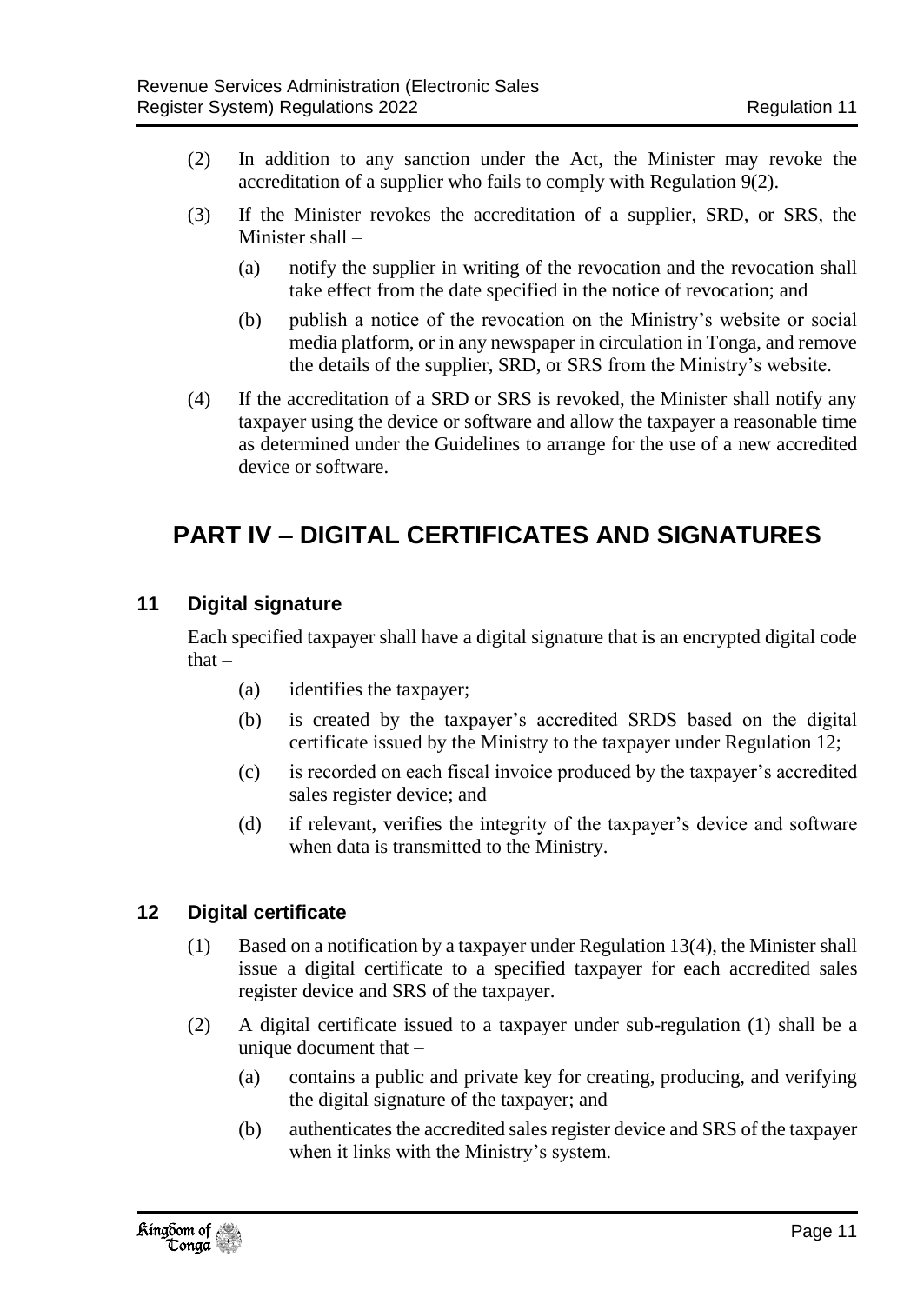- (3) A digital certificate shall do the following
	- (a) reproduce the taxpayer's digital signature on each fiscal invoice issued by the taxpayer to a customer;
	- (b) where relevant, reproduce the protected password or PIN code of the taxpayer and securely deliver it to the Ministry's system to enable the taxpayer's accredited ESRS to link with the Ministry's system and securely transmit data to the Ministry's system; and
	- (c) where relevant, record the date on which fiscal data is transmitted by the taxpayer to the Ministry's system.

# <span id="page-11-0"></span>**PART V – USE OF ACCREDITED SALES REGISTER SYSTEM**

#### <span id="page-11-1"></span>**13 Obligation to use an accredited sales register device**

- (1) A specified taxpayer shall operate an accredited sales register device at each place of business of the taxpayer in accordance with the Guidelines and, if required under Regulation 16, transmit data to the Ministry in accordance with that Regulation.
- (2) The Minister may require a specified taxpayer to use the accredited sales register device specified by the Minister by notice in writing to the taxpayer.
- (3) If supplied separately, the software used by a specified taxpayer for the operation of an accredited sales register device shall be an accredited sales register device software.
- (4) A taxpayer shall notify the Minister, in writing, of the details of the accredited sales register device and, where relevant, the accredited sales register software to be used by the specified taxpayer at least 7 days prior to the device or software becoming operational.

### <span id="page-11-2"></span>**14 Obligation to provide a fiscal invoice**

- (1) A specified taxpayer shall issue a fiscal invoice to the recipient of each supply of goods or services made by the taxpayer, including an adjustment event in relation to a supply.
- (2) Sub-regulation (1) shall apply even if a customer fails or refuses to take a fiscal invoice for a supply of goods or services.
- (3) A specified taxpayer shall immediately notify the Minister if the taxpayer's accredited sales register device or accredited SRDS is not operating effectively such that the device or software is unable to produce a fiscal invoice for a supply or adjustment event.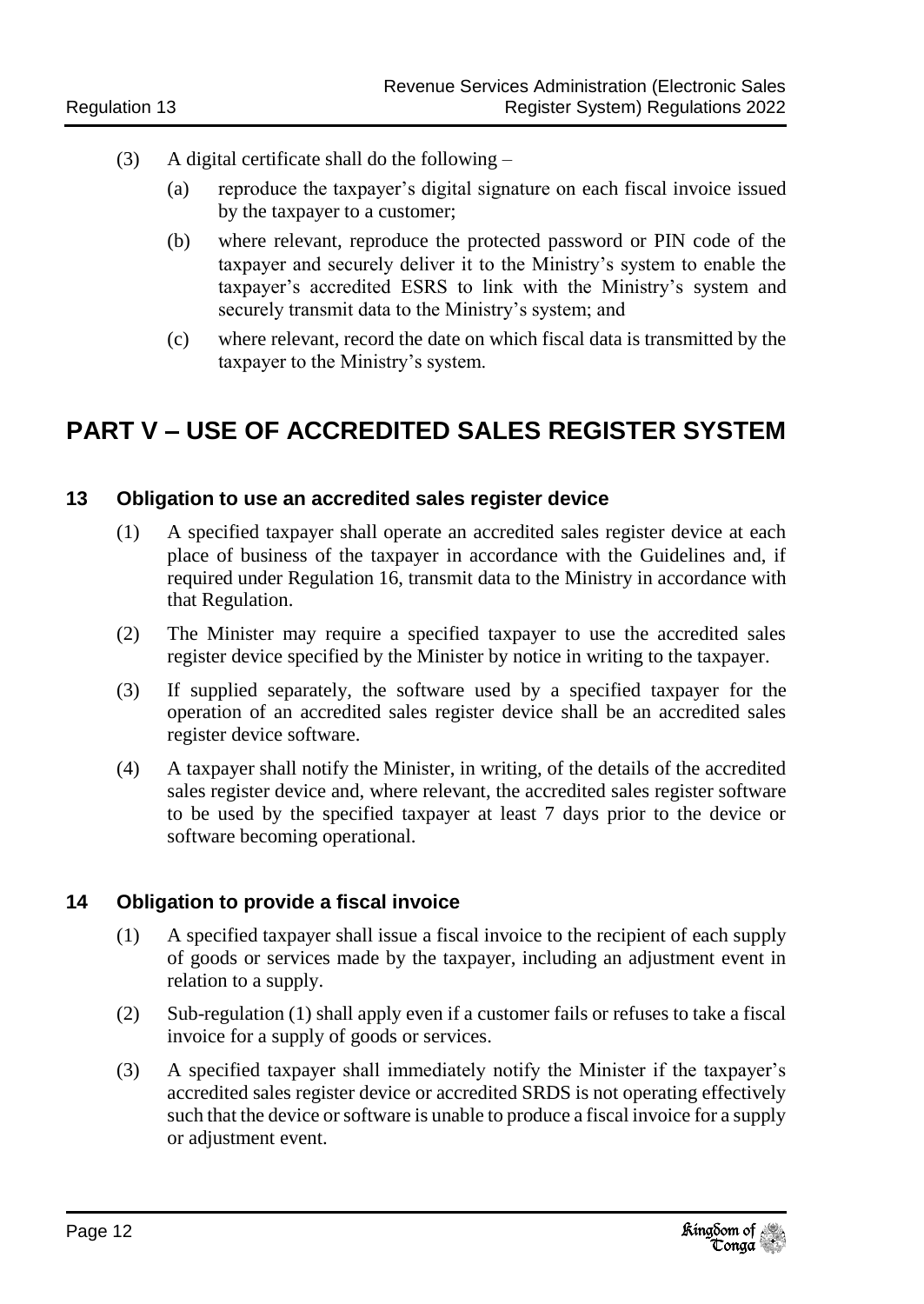- (4) A specified taxpayer who has notified the Minister under sub-regulation (3) shall follow any written instructions provided by the Minister for the issuing of fiscal invoices while the taxpayer's accredited sales register device or accredited SRDS is not operating effectively.
- (5) A specified taxpayer shall display the following notice in a readily observable place next to each accredited sales register device operated in each place of business where the taxpayer's enterprise is carried on –

"NOTICE TO CUSTOMERS: The Revenue Services Administration (Electronic Sales Register System) Regulations 2022 requires the operator of these business premises to issue a fiscal invoice to each customer.

#### CASH SALES

### DEMAND A CONSUMPTION TAX RECEIPT AFTER YOU HAVE PAID FOR YOUR GOODS AND SERVICES.

### CREDIT SALES

YOU MUST BE ISSUED WITH A CONSUMPTION TAX INVOICE BEFORE YOU PAY FOR THE GOODS AND SERVICES.

PLEASE REPORT THIS BUSINESS TO THE MINISTRY OF REVENUE AND CUSTOMS IF THEY DO NOT ISSUE A CONSUMPTION TAX RECEIPT OR INVOICE TO YOU.

> Phone – 7400550/ 26432 Facebook page – Ministry of Revenue and Customs Email –  $cst@revenue.gov.to$  "

#### <span id="page-12-0"></span>**15 Periodic reports**

A specified taxpayer shall provide such reports of supplies of goods and services made, adjustment events, and fiscal invoices issued as required by the Minister in the Guidelines.